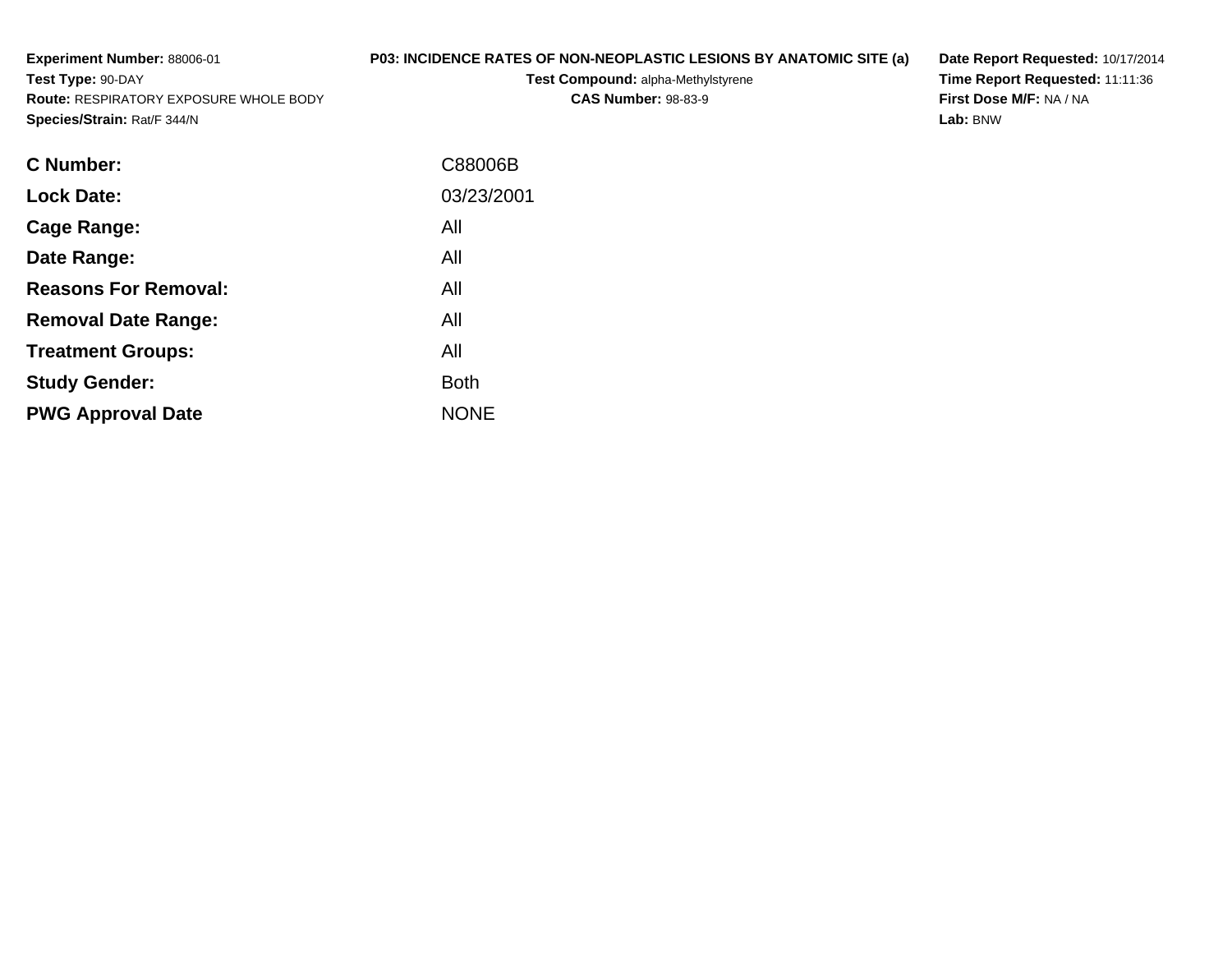| Experiment Number: 88006-01<br>Test Type: 90-DAY<br>Route: RESPIRATORY EXPOSURE WHOLE BODY<br>Species/Strain: Rat/F 344/N | P03: INCIDENCE RATES OF NON-NEOPLASTIC LESIONS BY ANATOMIC SITE (a)<br>Test Compound: alpha-Methylstyrene<br><b>CAS Number: 98-83-9</b> |               |                |                | Date Report Requested: 10/17/2014<br>Time Report Requested: 11:11:36<br>First Dose M/F: NA / NA<br>Lab: BNW |                 |  |
|---------------------------------------------------------------------------------------------------------------------------|-----------------------------------------------------------------------------------------------------------------------------------------|---------------|----------------|----------------|-------------------------------------------------------------------------------------------------------------|-----------------|--|
| F 344/N Rat MALE                                                                                                          | <b>CONTROL</b>                                                                                                                          | <b>75 PPM</b> | <b>150 PPM</b> | <b>300 PPM</b> | <b>600 PPM</b>                                                                                              | <b>1000 PPM</b> |  |
| <b>Disposition Summary</b>                                                                                                |                                                                                                                                         |               |                |                |                                                                                                             |                 |  |
| <b>Animals Initially In Study</b>                                                                                         | $10$                                                                                                                                    | 10            | 10             | 10             | 10                                                                                                          | 10              |  |
| <b>Early Deaths</b>                                                                                                       |                                                                                                                                         |               |                |                |                                                                                                             |                 |  |
| <b>Survivors</b>                                                                                                          |                                                                                                                                         |               |                |                |                                                                                                             |                 |  |
| <b>Terminal Sacrifice</b>                                                                                                 | 10                                                                                                                                      | 10            | 10             | 10             | 10                                                                                                          | 10              |  |
| <b>Animals Examined Microscopically</b>                                                                                   | 10                                                                                                                                      | 10            | 10             | 10             | 10                                                                                                          | 10              |  |
| <b>ALIMENTARY SYSTEM</b>                                                                                                  |                                                                                                                                         |               |                |                |                                                                                                             |                 |  |
| Esophagus                                                                                                                 | (10)                                                                                                                                    | (0)           | (0)            | (0)            | (0)                                                                                                         | (10)            |  |
| Intestine Large, Cecum                                                                                                    | (10)                                                                                                                                    | (0)           | (0)            | (0)            | (0)                                                                                                         | (10)            |  |
| Intestine Large, Colon                                                                                                    | (10)                                                                                                                                    | (0)           | (0)            | (0)            | (0)                                                                                                         | (10)            |  |
| Intestine Large, Rectum                                                                                                   | (10)                                                                                                                                    | (0)           | (0)            | (0)            | (0)                                                                                                         | (10)            |  |
| Intestine Small, Duodenum                                                                                                 | (10)                                                                                                                                    | (0)           | (0)            | (0)            | (0)                                                                                                         | (10)            |  |
| Intestine Small, Ileum                                                                                                    | (10)                                                                                                                                    | (0)           | (0)            | (0)            | (0)                                                                                                         | (10)            |  |
| Intestine Small, Jejunum                                                                                                  | (10)                                                                                                                                    | (0)           | (0)            | (0)            | (0)                                                                                                         | (10)            |  |
| Liver                                                                                                                     | (10)                                                                                                                                    | (10)          | (10)           | (10)           | (10)                                                                                                        | (10)            |  |
| Hepatodiaphragmatic Nodule                                                                                                | 1(10%)                                                                                                                                  | $1(10\%)$     |                |                | $1(10\%)$                                                                                                   |                 |  |
| Mesentery                                                                                                                 | (0)                                                                                                                                     | (0)           | (0)            | (0)            | (1)                                                                                                         | (0)             |  |
| Fat, Necrosis                                                                                                             |                                                                                                                                         |               |                |                | 1 (100%)                                                                                                    |                 |  |
| Pancreas                                                                                                                  | (10)                                                                                                                                    | (0)           | (0)            | (0)            | (0)                                                                                                         | (10)            |  |
| Atrophy                                                                                                                   |                                                                                                                                         |               |                |                |                                                                                                             | 1 (10%)         |  |
| Salivary Glands                                                                                                           | (10)                                                                                                                                    | (0)           | (0)            | (0)            | (0)                                                                                                         | (10)            |  |
| Stomach, Forestomach                                                                                                      | (10)                                                                                                                                    | (0)           | (0)            | (0)            | (0)                                                                                                         | (10)            |  |
| Stomach, Glandular                                                                                                        | (10)                                                                                                                                    | (0)           | (0)            | (0)            | (0)                                                                                                         | (10)            |  |
| CARDIOVASCULAR SYSTEM                                                                                                     |                                                                                                                                         |               |                |                |                                                                                                             |                 |  |
| <b>Blood Vessel</b>                                                                                                       | (10)                                                                                                                                    | (0)           | (0)            | (0)            | (0)                                                                                                         | (10)            |  |
| Heart                                                                                                                     | (10)                                                                                                                                    | (0)           | (0)            | (0)            | (0)                                                                                                         | (10)            |  |
| <b>ENDOCRINE SYSTEM</b>                                                                                                   |                                                                                                                                         |               |                |                |                                                                                                             |                 |  |
| <b>Adrenal Cortex</b>                                                                                                     | (10)                                                                                                                                    | (0)           | (0)            | (0)            | (0)                                                                                                         | (10)            |  |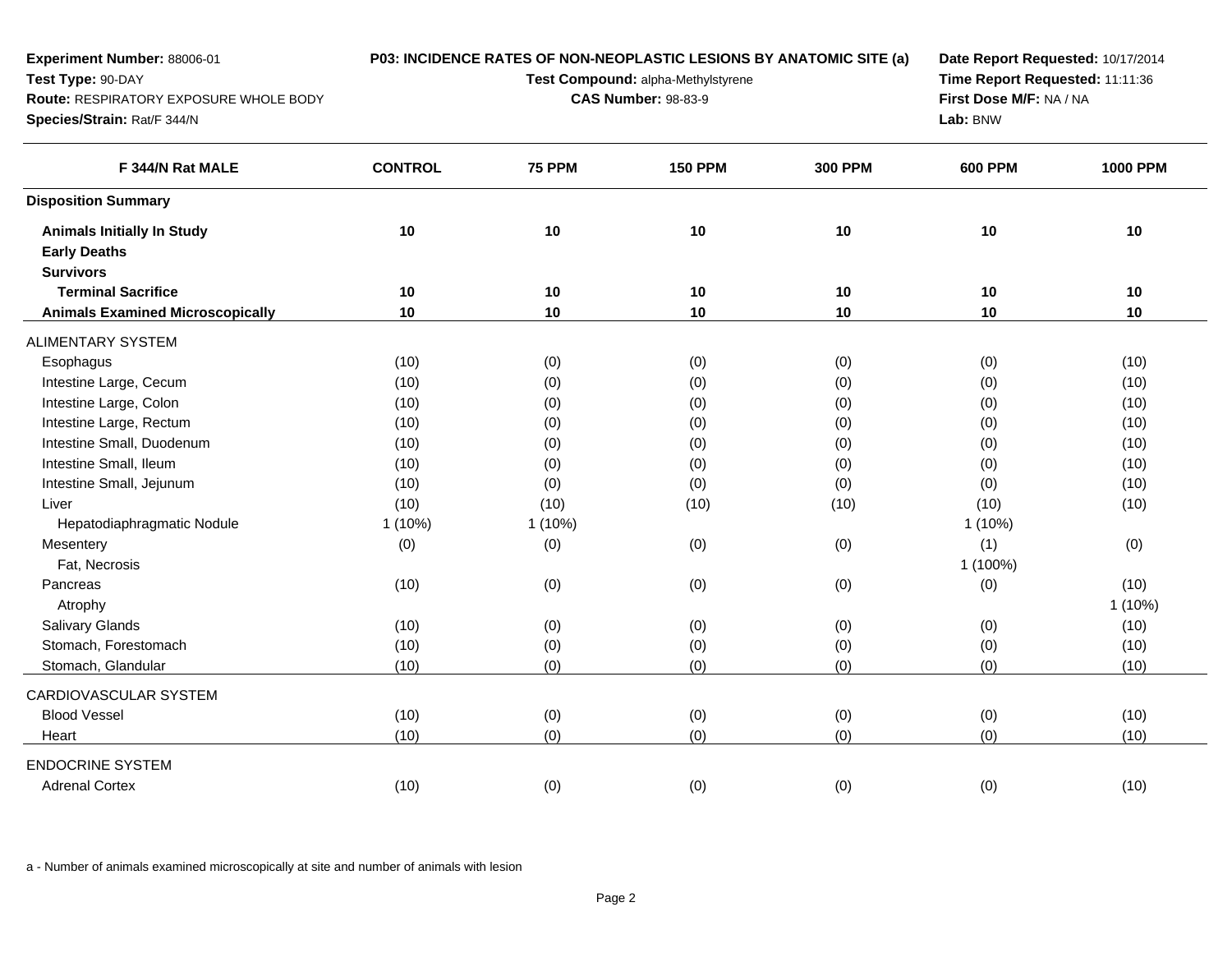| Experiment Number: 88006-01                                 | P03: INCIDENCE RATES OF NON-NEOPLASTIC LESIONS BY ANATOMIC SITE (a)<br>Date Report Requested: 10/17/2014 |               |                |                |                                                            |                 |  |
|-------------------------------------------------------------|----------------------------------------------------------------------------------------------------------|---------------|----------------|----------------|------------------------------------------------------------|-----------------|--|
| Test Type: 90-DAY<br>Route: RESPIRATORY EXPOSURE WHOLE BODY | Test Compound: alpha-Methylstyrene<br><b>CAS Number: 98-83-9</b>                                         |               |                |                | Time Report Requested: 11:11:36<br>First Dose M/F: NA / NA |                 |  |
| Species/Strain: Rat/F 344/N                                 |                                                                                                          |               |                |                |                                                            | Lab: BNW        |  |
| F 344/N Rat MALE                                            | <b>CONTROL</b>                                                                                           | <b>75 PPM</b> | <b>150 PPM</b> | <b>300 PPM</b> | <b>600 PPM</b>                                             | <b>1000 PPM</b> |  |
| Adrenal Medulla                                             | (10)                                                                                                     | (0)           | (0)            | (0)            | (0)                                                        | (10)            |  |
| Islets, Pancreatic                                          | (10)                                                                                                     | (0)           | (0)            | (0)            | (0)                                                        | (10)            |  |
| Parathyroid Gland                                           | (9)                                                                                                      | (0)           | (0)            | (0)            | (0)                                                        | (7)             |  |
| <b>Pituitary Gland</b>                                      | (10)                                                                                                     | (0)           | (0)            | (0)            | (0)                                                        | (10)            |  |
| <b>Thyroid Gland</b>                                        | (10)                                                                                                     | (0)           | (0)            | (0)            | (0)                                                        | (10)            |  |
| <b>GENERAL BODY SYSTEM</b>                                  |                                                                                                          |               |                |                |                                                            |                 |  |
| None                                                        |                                                                                                          |               |                |                |                                                            |                 |  |
| <b>GENITAL SYSTEM</b>                                       |                                                                                                          |               |                |                |                                                            |                 |  |
| Epididymis                                                  | (9)                                                                                                      | (0)           | (0)            | (0)            | (0)                                                        | (10)            |  |
| <b>Preputial Gland</b>                                      | (10)                                                                                                     | (0)           | (0)            | (0)            | (0)                                                        | (10)            |  |
| Prostate                                                    | (10)                                                                                                     | (0)           | (0)            | (0)            | (0)                                                        | (10)            |  |
| Seminal Vesicle                                             | (10)                                                                                                     | (0)           | (0)            | (0)            | (0)                                                        | (10)            |  |
| <b>Testes</b>                                               | (10)                                                                                                     | (0)           | (0)            | (0)            | (0)                                                        | (10)            |  |
| Degeneration                                                | $1(10\%)$                                                                                                |               |                |                |                                                            |                 |  |
| <b>HEMATOPOIETIC SYSTEM</b>                                 |                                                                                                          |               |                |                |                                                            |                 |  |
| <b>Bone Marrow</b>                                          | (10)                                                                                                     | (0)           | (0)            | (0)            | (0)                                                        | (10)            |  |
| Lymph Node, Bronchial                                       | (3)                                                                                                      | (0)           | (0)            | (0)            | (0)                                                        | (2)             |  |
| Lymph Node, Mandibular                                      | (1)                                                                                                      | (0)           | (0)            | (0)            | (0)                                                        | (0)             |  |
| Lymph Node, Mediastinal                                     | (6)                                                                                                      | (1)           | (0)            | (0)            | (0)                                                        | (7)             |  |
| Hemorrhage                                                  |                                                                                                          | 1 (100%)      |                |                |                                                            |                 |  |
| Lymph Node, Mesenteric                                      | (10)                                                                                                     | (0)           | (0)            | (0)            | (0)                                                        | (10)            |  |
| Spleen                                                      | (10)                                                                                                     | (0)           | (0)            | (0)            | (0)                                                        | (10)            |  |
| Thymus                                                      | (10)                                                                                                     | (0)           | (0)            | (0)            | (0)                                                        | (10)            |  |
| <b>INTEGUMENTARY SYSTEM</b>                                 |                                                                                                          |               |                |                |                                                            |                 |  |
| Mammary Gland                                               | (9)                                                                                                      | (0)           | (0)            | (0)            | (0)                                                        | (7)             |  |
| Skin                                                        | (10)                                                                                                     | (0)           | (0)            | (0)            | (0)                                                        | (10)            |  |
| MUSCULOSKELETAL SYSTEM                                      |                                                                                                          |               |                |                |                                                            |                 |  |
| Bone                                                        | (10)                                                                                                     | (0)           | (0)            | (0)            | (0)                                                        | (10)            |  |
|                                                             |                                                                                                          |               |                |                |                                                            |                 |  |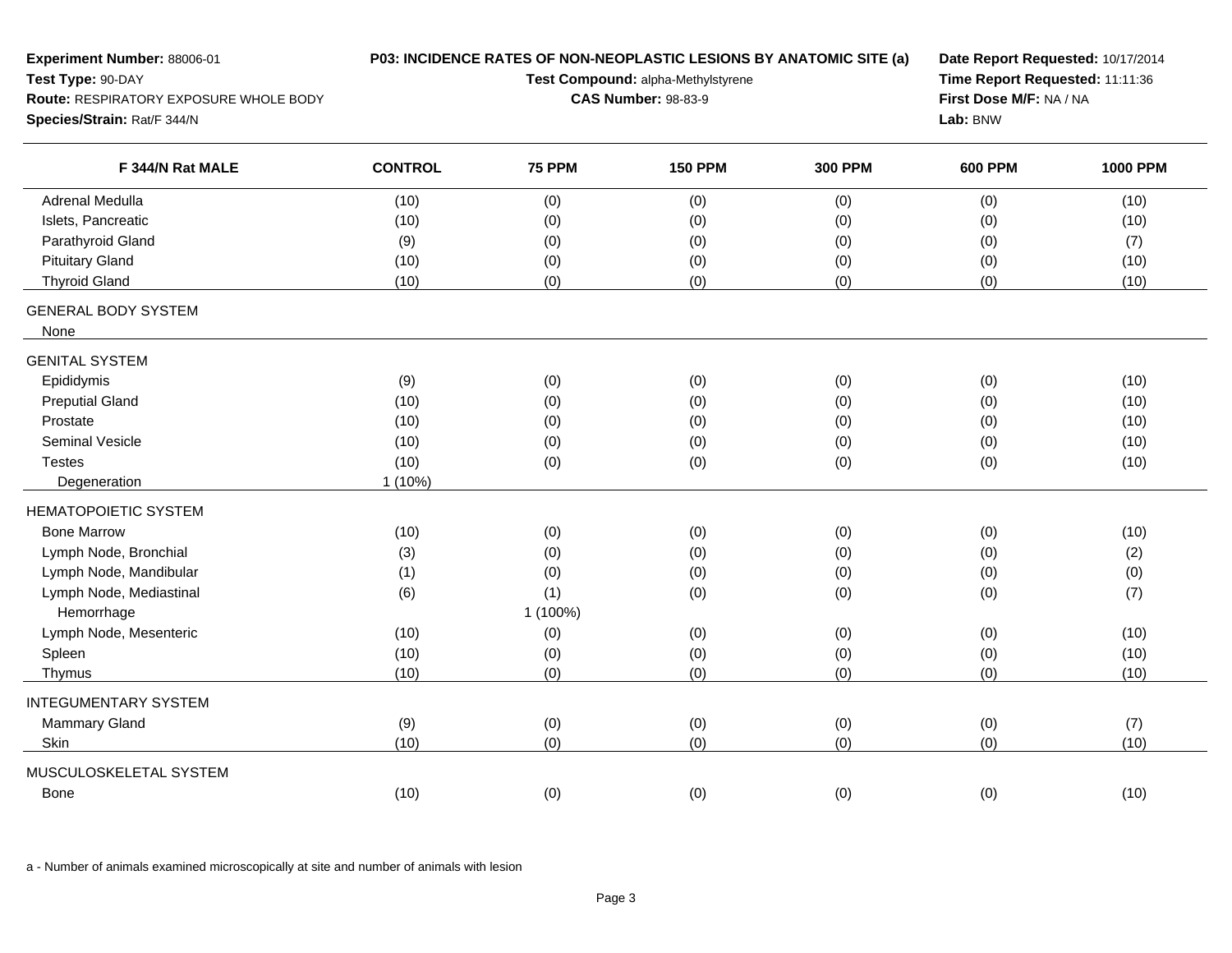| Experiment Number: 88006-01                                                                                           |                |                            | P03: INCIDENCE RATES OF NON-NEOPLASTIC LESIONS BY ANATOMIC SITE (a)<br>Test Compound: alpha-Methylstyrene |                | Date Report Requested: 10/17/2014 |                 |  |  |
|-----------------------------------------------------------------------------------------------------------------------|----------------|----------------------------|-----------------------------------------------------------------------------------------------------------|----------------|-----------------------------------|-----------------|--|--|
| Test Type: 90-DAY<br><b>Route: RESPIRATORY EXPOSURE WHOLE BODY</b><br>Species/Strain: Rat/F 344/N<br>F 344/N Rat MALE |                | <b>CAS Number: 98-83-9</b> | Time Report Requested: 11:11:36<br>First Dose M/F: NA / NA<br>Lab: BNW                                    |                |                                   |                 |  |  |
|                                                                                                                       | <b>CONTROL</b> | <b>75 PPM</b>              | <b>150 PPM</b>                                                                                            | <b>300 PPM</b> | <b>600 PPM</b>                    | <b>1000 PPM</b> |  |  |
| NERVOUS SYSTEM                                                                                                        |                |                            |                                                                                                           |                |                                   |                 |  |  |
| <b>Brain</b>                                                                                                          | (10)           | (0)                        | (0)                                                                                                       | (0)            | (0)                               | (10)            |  |  |
| <b>RESPIRATORY SYSTEM</b>                                                                                             |                |                            |                                                                                                           |                |                                   |                 |  |  |
| Larynx                                                                                                                | (10)           | (0)                        | (0)                                                                                                       | (0)            | (0)                               | (10)            |  |  |
| Foreign Body                                                                                                          |                |                            |                                                                                                           |                |                                   | $1(10\%)$       |  |  |
| Lung                                                                                                                  | (10)           | (0)                        | (0)                                                                                                       | (0)            | (0)                               | (10)            |  |  |
| <b>Nose</b>                                                                                                           | (10)           | (10)                       | (10)                                                                                                      | (10)           | (10)                              | (10)            |  |  |
| Pleura                                                                                                                | (10)           | (0)                        | (0)                                                                                                       | (0)            | (0)                               | (10)            |  |  |
| Trachea                                                                                                               | (10)           | (0)                        | (0)                                                                                                       | (0)            | (0)                               | (10)            |  |  |
| SPECIAL SENSES SYSTEM                                                                                                 |                |                            |                                                                                                           |                |                                   |                 |  |  |
| Eye                                                                                                                   | (10)           | (1)                        | (0)                                                                                                       | (0)            | (0)                               | (10)            |  |  |
| Hemorrhage                                                                                                            |                | 1 (100%)                   |                                                                                                           |                |                                   |                 |  |  |
| Harderian Gland                                                                                                       | (10)           | (0)                        | (0)                                                                                                       | (0)            | (0)                               | (10)            |  |  |
| <b>URINARY SYSTEM</b>                                                                                                 |                |                            |                                                                                                           |                |                                   |                 |  |  |
| Kidney                                                                                                                | (10)           | (10)                       | (10)                                                                                                      | (10)           | (10)                              | (10)            |  |  |
| Cortex, Renal Tubule, Accumulation,<br><b>Hyaline Droplet</b>                                                         | $9(90\%)$      | 10 (100%)                  | 10 (100%)                                                                                                 | 10 (100%)      | 10 (100%)                         | 10 (100%)       |  |  |
| Cortex, Renal Tubule, Regeneration                                                                                    | 8 (80%)        | 4 (40%)                    | 9(90%)                                                                                                    | 5(50%)         | 9(90%)                            | 8 (80%)         |  |  |
| <b>Urinary Bladder</b>                                                                                                | (10)           | (0)                        | (0)                                                                                                       | (0)            | (0)                               | (10)            |  |  |

\*\*\*END OF MALE DATA\*\*\*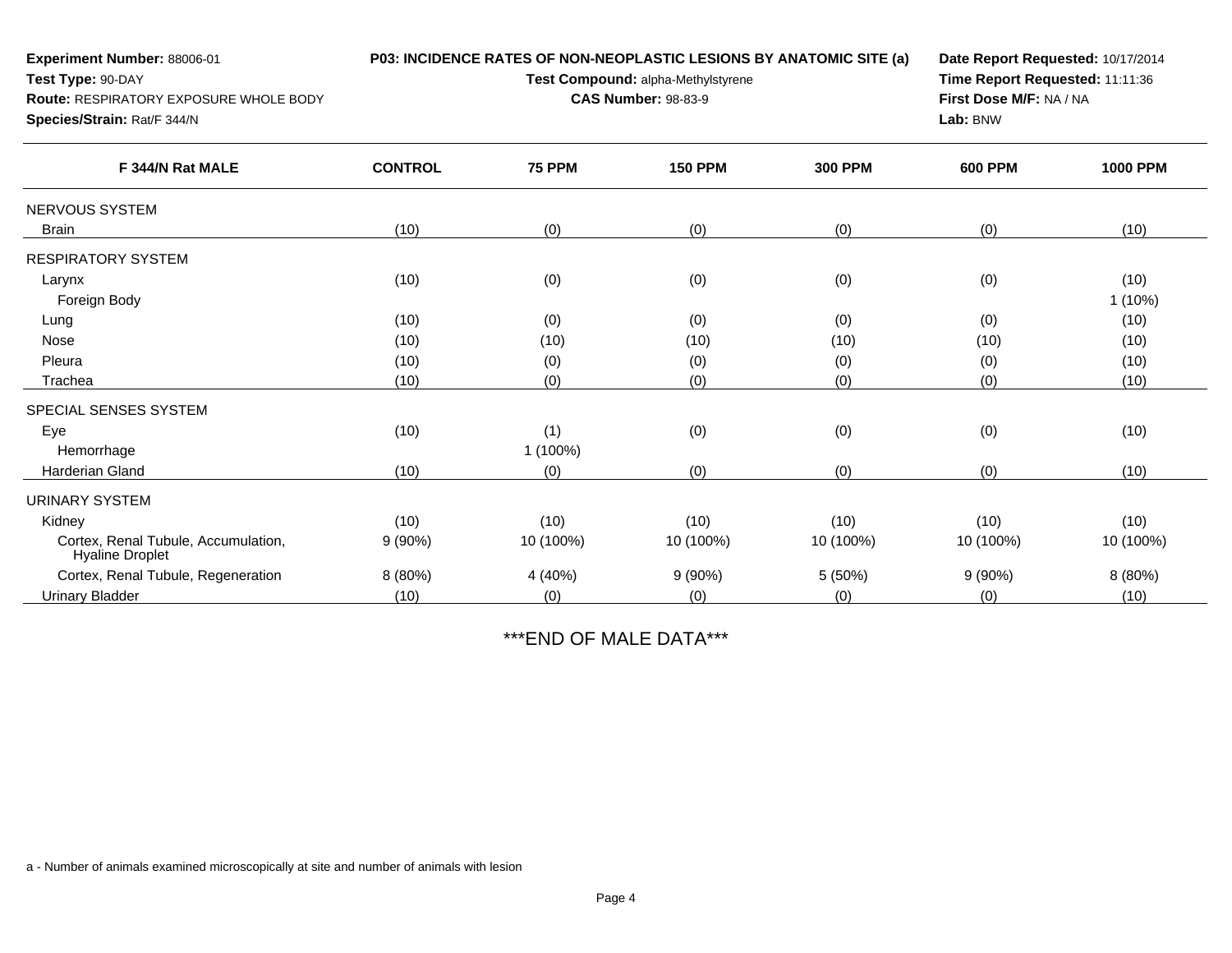| Experiment Number: 88006-01<br>Test Type: 90-DAY<br>Route: RESPIRATORY EXPOSURE WHOLE BODY<br>Species/Strain: Rat/F 344/N<br>F 344/N Rat FEMALE<br><b>Animals Initially In Study</b><br><b>Early Deaths</b><br><b>Survivors</b><br><b>Terminal Sacrifice</b><br><b>Animals Examined Microscopically</b><br>Esophagus<br>Intestine Large, Cecum |                |               | P03: INCIDENCE RATES OF NON-NEOPLASTIC LESIONS BY ANATOMIC SITE (a)<br>Test Compound: alpha-Methylstyrene<br><b>CAS Number: 98-83-9</b> |                | Date Report Requested: 10/17/2014<br>Time Report Requested: 11:11:36<br>First Dose M/F: NA / NA<br>Lab: BNW | <b>1000 PPM</b> |
|------------------------------------------------------------------------------------------------------------------------------------------------------------------------------------------------------------------------------------------------------------------------------------------------------------------------------------------------|----------------|---------------|-----------------------------------------------------------------------------------------------------------------------------------------|----------------|-------------------------------------------------------------------------------------------------------------|-----------------|
|                                                                                                                                                                                                                                                                                                                                                | <b>CONTROL</b> | <b>75 PPM</b> | <b>150 PPM</b>                                                                                                                          | <b>300 PPM</b> | <b>600 PPM</b>                                                                                              |                 |
| <b>Disposition Summary</b>                                                                                                                                                                                                                                                                                                                     |                |               |                                                                                                                                         |                |                                                                                                             |                 |
|                                                                                                                                                                                                                                                                                                                                                | $10$           | 10            | 10                                                                                                                                      | 10             | 10                                                                                                          | 10              |
|                                                                                                                                                                                                                                                                                                                                                |                |               |                                                                                                                                         |                |                                                                                                             |                 |
|                                                                                                                                                                                                                                                                                                                                                |                |               |                                                                                                                                         |                |                                                                                                             |                 |
|                                                                                                                                                                                                                                                                                                                                                | 10             | 10            | 10                                                                                                                                      | 10             | 10                                                                                                          | 10              |
|                                                                                                                                                                                                                                                                                                                                                | 10             | 10            | 10                                                                                                                                      | 10             | 10                                                                                                          | 10              |
| <b>ALIMENTARY SYSTEM</b>                                                                                                                                                                                                                                                                                                                       |                |               |                                                                                                                                         |                |                                                                                                             |                 |
|                                                                                                                                                                                                                                                                                                                                                | (10)           | (0)           | (0)                                                                                                                                     | (0)            | (0)                                                                                                         | (10)            |
|                                                                                                                                                                                                                                                                                                                                                | (10)           | (0)           | (0)                                                                                                                                     | (0)            | (0)                                                                                                         | (10)            |
| Intestine Large, Colon                                                                                                                                                                                                                                                                                                                         | (10)           | (0)           | (0)                                                                                                                                     | (0)            | (0)                                                                                                         | (10)            |
| Intestine Large, Rectum                                                                                                                                                                                                                                                                                                                        | (10)           | (0)           | (0)                                                                                                                                     | (0)            | (0)                                                                                                         | (10)            |
| Intestine Small, Duodenum                                                                                                                                                                                                                                                                                                                      | (10)           | (0)           | (0)                                                                                                                                     | (0)            | (0)                                                                                                         | (10)            |
| Intestine Small, Ileum                                                                                                                                                                                                                                                                                                                         | (10)           | (0)           | (0)                                                                                                                                     | (0)            | (0)                                                                                                         | (10)            |
| Intestine Small, Jejunum                                                                                                                                                                                                                                                                                                                       | (10)           | (0)           | (0)                                                                                                                                     | (0)            | (0)                                                                                                         | (10)            |
| Liver                                                                                                                                                                                                                                                                                                                                          | (10)           | (10)          | (10)                                                                                                                                    | (10)           | (10)                                                                                                        | (10)            |
| Hepatodiaphragmatic Nodule                                                                                                                                                                                                                                                                                                                     |                | 2(20%)        | $1(10\%)$                                                                                                                               |                |                                                                                                             | $1(10\%)$       |
| Mesentery                                                                                                                                                                                                                                                                                                                                      | (1)            | (0)           | (0)                                                                                                                                     | (0)            | (0)                                                                                                         | (0)             |
| Fat, Necrosis                                                                                                                                                                                                                                                                                                                                  | 1 (100%)       |               |                                                                                                                                         |                |                                                                                                             |                 |
| Pancreas                                                                                                                                                                                                                                                                                                                                       | (10)           | (0)           | (0)                                                                                                                                     | (0)            | (0)                                                                                                         | (10)            |
| <b>Salivary Glands</b>                                                                                                                                                                                                                                                                                                                         | (10)           | (0)           | (0)                                                                                                                                     | (0)            | (0)                                                                                                         | (10)            |
| Stomach, Forestomach                                                                                                                                                                                                                                                                                                                           | (10)           | (0)           | (0)                                                                                                                                     | (0)            | (0)                                                                                                         | (10)            |
| Stomach, Glandular                                                                                                                                                                                                                                                                                                                             | (10)           | (0)           | (0)                                                                                                                                     | (0)            | (0)                                                                                                         | (10)            |
| CARDIOVASCULAR SYSTEM                                                                                                                                                                                                                                                                                                                          |                |               |                                                                                                                                         |                |                                                                                                             |                 |
| <b>Blood Vessel</b>                                                                                                                                                                                                                                                                                                                            | (10)           | (0)           | (0)                                                                                                                                     | (0)            | (0)                                                                                                         | (10)            |
| Heart                                                                                                                                                                                                                                                                                                                                          | (10)           | (0)           | (0)                                                                                                                                     | (0)            | (0)                                                                                                         | (10)            |
| <b>ENDOCRINE SYSTEM</b>                                                                                                                                                                                                                                                                                                                        |                |               |                                                                                                                                         |                |                                                                                                             |                 |
| <b>Adrenal Cortex</b>                                                                                                                                                                                                                                                                                                                          | (10)           | (0)           | (0)                                                                                                                                     | (0)            | (0)                                                                                                         | (10)            |
| Adrenal Medulla                                                                                                                                                                                                                                                                                                                                | (10)           | (0)           | (0)                                                                                                                                     | (0)            | (0)                                                                                                         | (10)            |
|                                                                                                                                                                                                                                                                                                                                                |                |               |                                                                                                                                         |                |                                                                                                             |                 |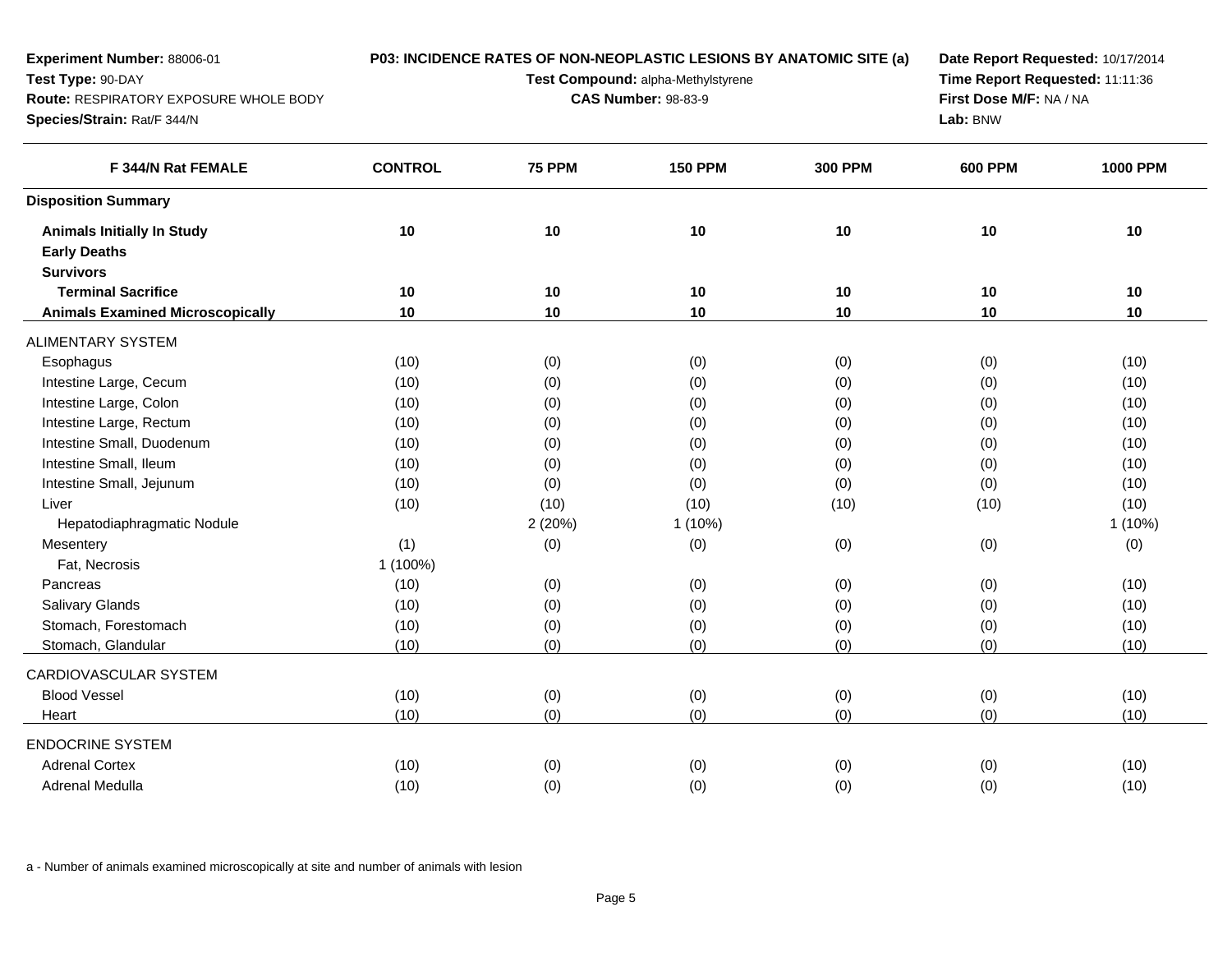| Experiment Number: 88006-01            | P03: INCIDENCE RATES OF NON-NEOPLASTIC LESIONS BY ANATOMIC SITE (a) |                                                                  |                |                |                | Date Report Requested: 10/17/2014 |  |  |
|----------------------------------------|---------------------------------------------------------------------|------------------------------------------------------------------|----------------|----------------|----------------|-----------------------------------|--|--|
| Test Type: 90-DAY                      |                                                                     | Test Compound: alpha-Methylstyrene<br><b>CAS Number: 98-83-9</b> |                |                |                | Time Report Requested: 11:11:36   |  |  |
| Route: RESPIRATORY EXPOSURE WHOLE BODY |                                                                     |                                                                  |                |                |                | First Dose M/F: NA / NA           |  |  |
| Species/Strain: Rat/F 344/N            |                                                                     |                                                                  | Lab: BNW       |                |                |                                   |  |  |
| F 344/N Rat FEMALE                     | <b>CONTROL</b>                                                      | <b>75 PPM</b>                                                    | <b>150 PPM</b> | <b>300 PPM</b> | <b>600 PPM</b> | <b>1000 PPM</b>                   |  |  |
| Islets, Pancreatic                     | (10)                                                                | (0)                                                              | (0)            | (0)            | (0)            | (10)                              |  |  |
| Parathyroid Gland                      | (9)                                                                 | (0)                                                              | (0)            | (0)            | (0)            | (10)                              |  |  |
| <b>Pituitary Gland</b>                 | (10)                                                                | (0)                                                              | (0)            | (0)            | (0)            | (10)                              |  |  |
| <b>Thyroid Gland</b>                   | (10)                                                                | (0)                                                              | (0)            | (0)            | (0)            | (10)                              |  |  |
| <b>GENERAL BODY SYSTEM</b><br>None     |                                                                     |                                                                  |                |                |                |                                   |  |  |
| <b>GENITAL SYSTEM</b>                  |                                                                     |                                                                  |                |                |                |                                   |  |  |
| <b>Clitoral Gland</b>                  | (10)                                                                | (0)                                                              | (0)            | (0)            | (0)            | (10)                              |  |  |
| Ovary                                  | (10)                                                                | (1)                                                              | (0)            | (0)            | (0)            | (10)                              |  |  |
| Cyst                                   |                                                                     | 1 (100%)                                                         |                |                |                | $1(10\%)$                         |  |  |
| Periovarn Tiss, Cyst                   |                                                                     |                                                                  |                |                |                | 1(10%)                            |  |  |
| Uterus                                 | (10)                                                                | (0)                                                              | (0)            | (0)            | (0)            | (10)                              |  |  |
| <b>HEMATOPOIETIC SYSTEM</b>            |                                                                     |                                                                  |                |                |                |                                   |  |  |
| <b>Bone Marrow</b>                     | (10)                                                                | (0)                                                              | (0)            | (0)            | (0)            | (10)                              |  |  |
| Lymph Node                             | (1)                                                                 | (0)                                                              | (0)            | (0)            | (0)            | (0)                               |  |  |
| Lymph Node, Bronchial                  | (2)                                                                 | (0)                                                              | (0)            | (0)            | (0)            | (0)                               |  |  |
| Lymph Node, Mediastinal                | (9)                                                                 | (1)                                                              | (0)            | (0)            | (0)            | (9)                               |  |  |
| Hemorrhage                             |                                                                     | 1 (100%)                                                         |                |                |                |                                   |  |  |
| Lymph Node, Mesenteric                 | (10)                                                                | (1)                                                              | (0)            | (0)            | (0)            | (10)                              |  |  |
| Hyperplasia, Lymphoid                  |                                                                     | 1 (100%)                                                         |                |                |                |                                   |  |  |
| Spleen                                 | (10)                                                                | (0)                                                              | (0)            | (0)            | (0)            | (10)                              |  |  |
| Thymus                                 | (10)                                                                | (0)                                                              | (0)            | (0)            | (0)            | (10)                              |  |  |
| Hemorrhage                             | $1(10\%)$                                                           |                                                                  |                |                |                |                                   |  |  |
| <b>INTEGUMENTARY SYSTEM</b>            |                                                                     |                                                                  |                |                |                |                                   |  |  |
| Mammary Gland                          | (10)                                                                | (0)                                                              | (0)            | (0)            | (0)            | (10)                              |  |  |
| Skin                                   | (10)                                                                | (0)                                                              | (0)            | (0)            | (0)            | (10)                              |  |  |
| MUSCULOSKELETAL SYSTEM                 |                                                                     |                                                                  |                |                |                |                                   |  |  |
| Bone                                   | (10)                                                                | (0)                                                              | (0)            | (0)            | (0)            | (10)                              |  |  |